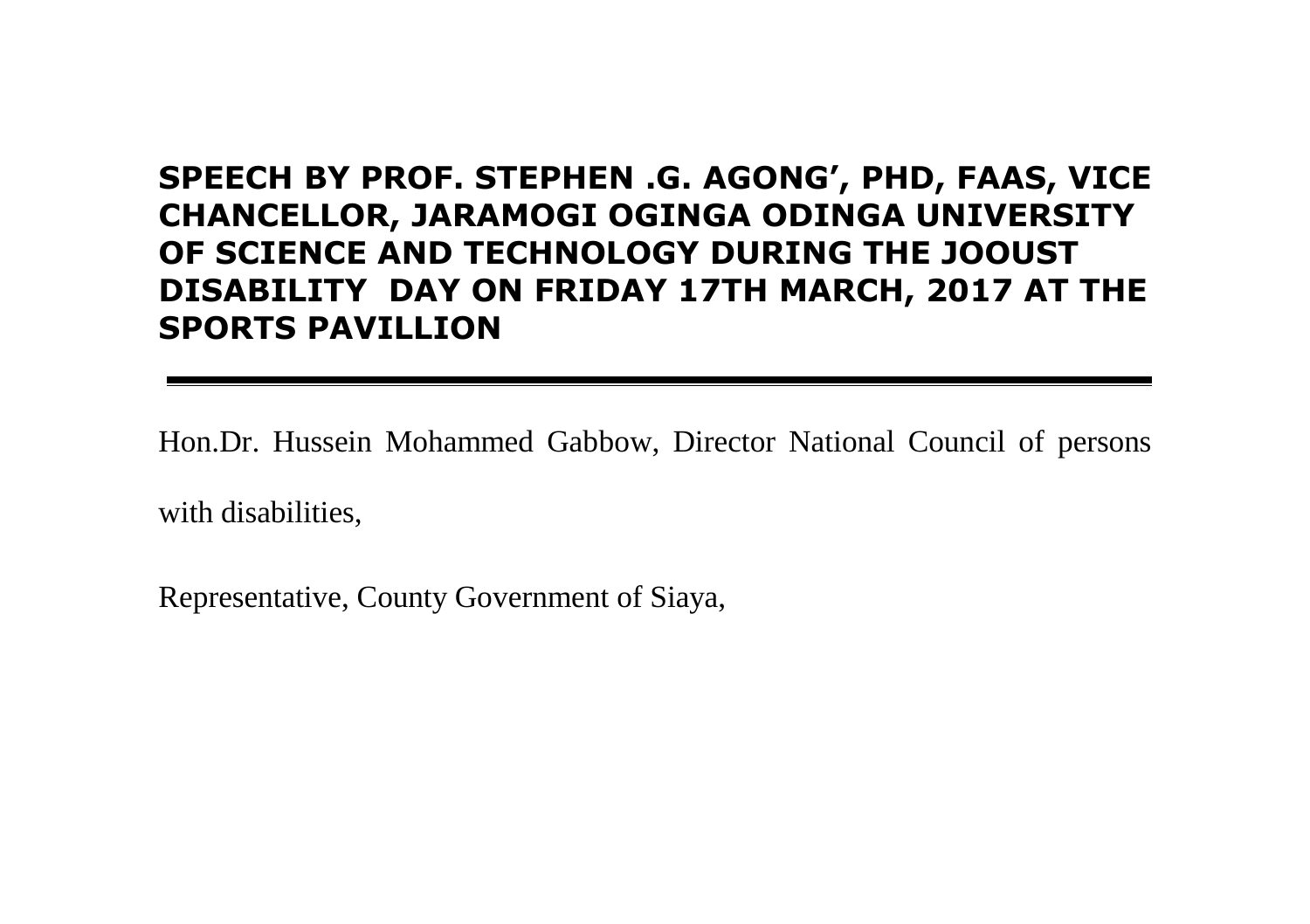The Deputy Vice Chancellor, Research Innovation and Outreach, Prof. Benson Estambale,

Deputy Vice Chancellor, Planning, Administration and Finance, Prof. Washington Olima,

Deputy Vice Chancellor, Academic Affairs, Prof. Joseph Bosire,

The Disability Mainstreaming Committee members,

Our Partners, Sponsors and all Schools represented,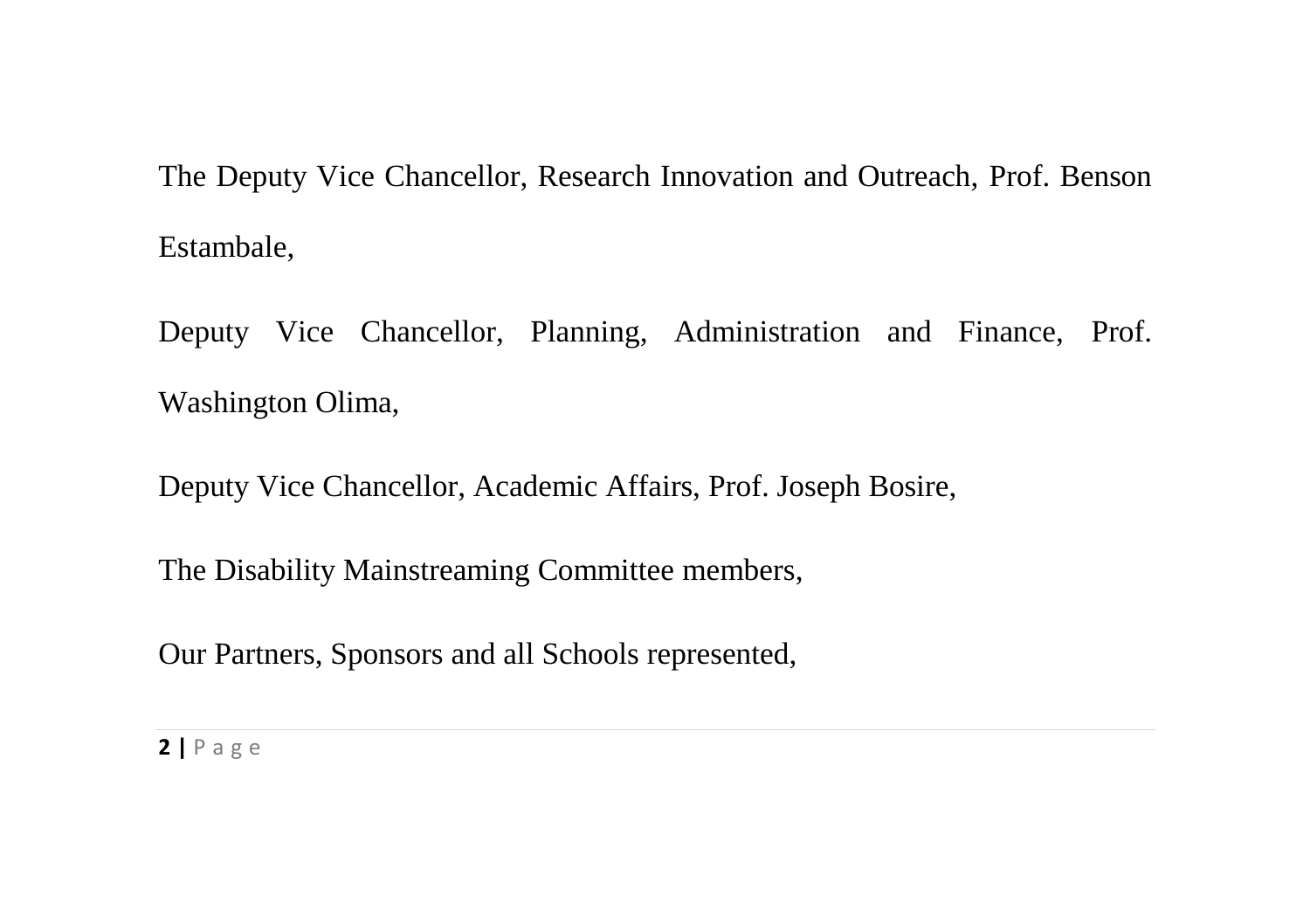#### **Ladies and Gentlemen,**

Let me begin by thanking the Director, National council of persons with disabilities Hon. Dr. Mohammed Gabbow for accepting our invitation to grace this year's Jaramogi Oginga Odinga University of Science and Technology disability day.

I would also like to extend heartfelt appreciation to all the guests who have taken time off their busy schedules to be with us on this important day. Let me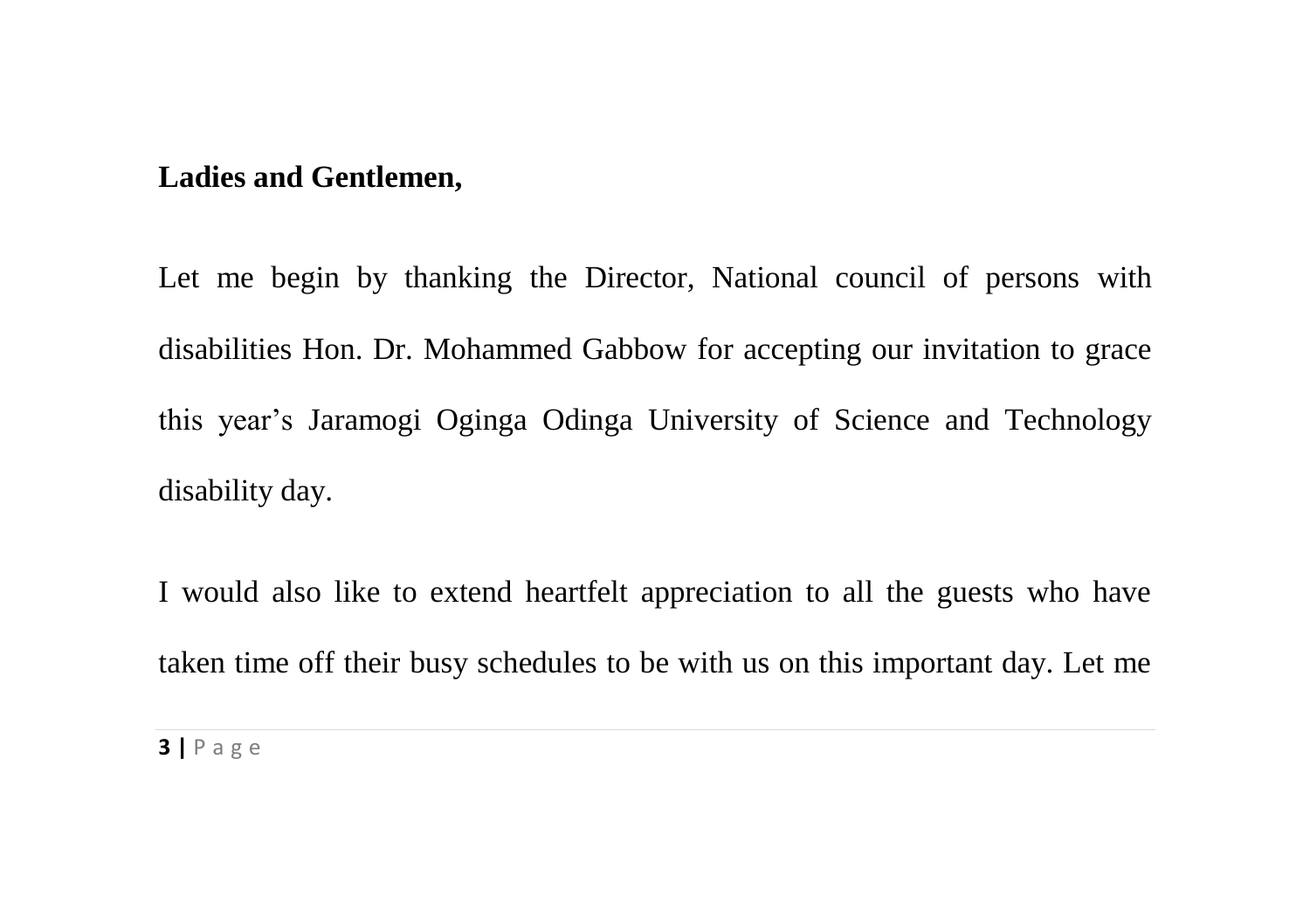also acknowledge the sponsors of this event ,The National Council of persons with disabilities, MFI Document solutions, Gulf Lab Chemicals, Shrend Publishers, Coca Cola and Safaricom who have helped make this day a huge success; to the disability mainstreaming committee, indeed despite the challenges we have been facing in our Institutions, you undertook to soldier on with preparations for this day with much success.

### **Ladies and Gentlemen,**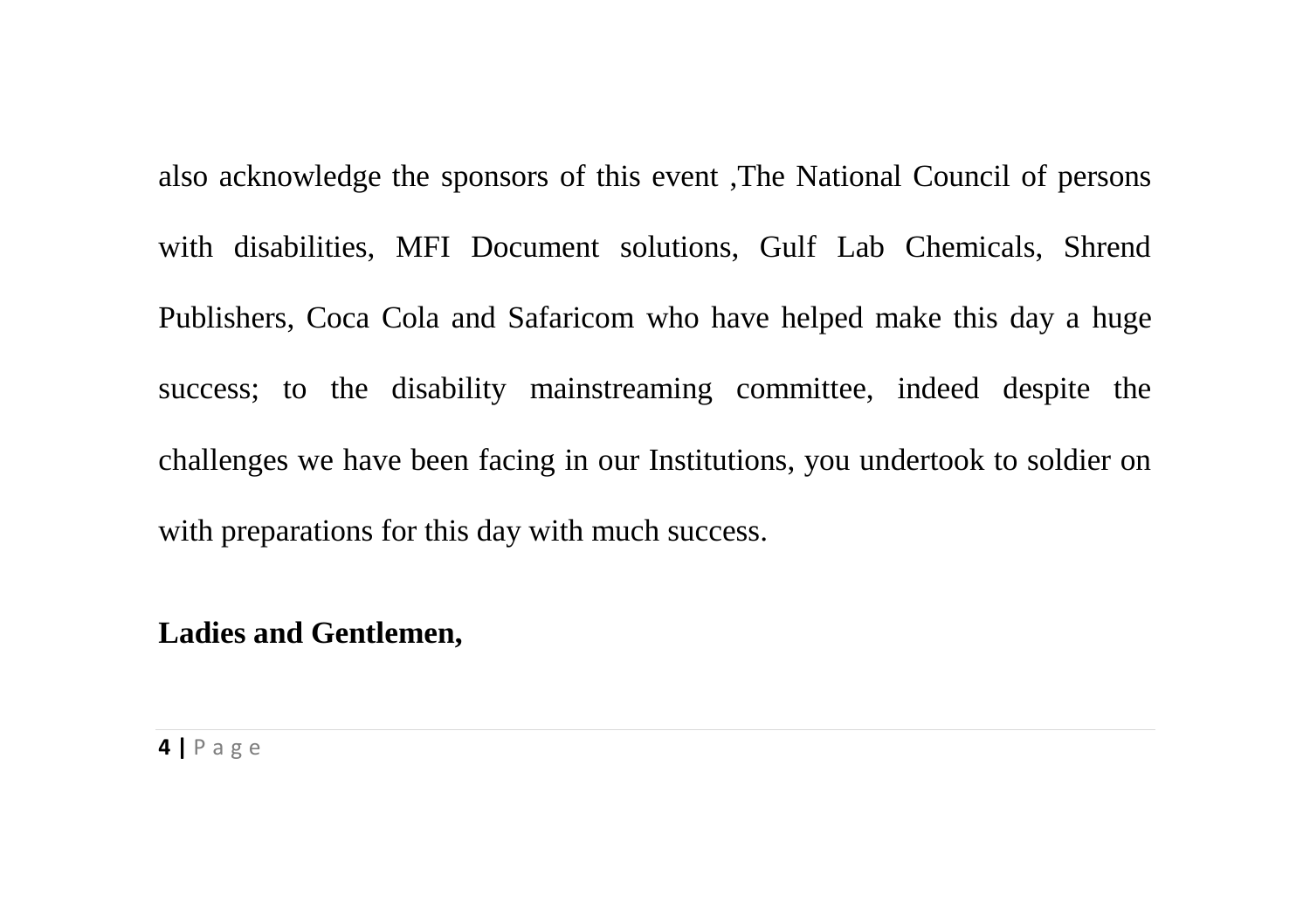This is an annual event set aside as a University to celebrate the abilities of people with disabilities and reflect on the important task of trying to improve the lives of people with disability, particularly throughout our region. The aim of observing this day each year is to increase awareness, and understanding, of disability issues, and the gains to be derived from the integration of people with a disability in every aspect of life. The celebration of this day is an important tool in promoting the rights of people with a disability.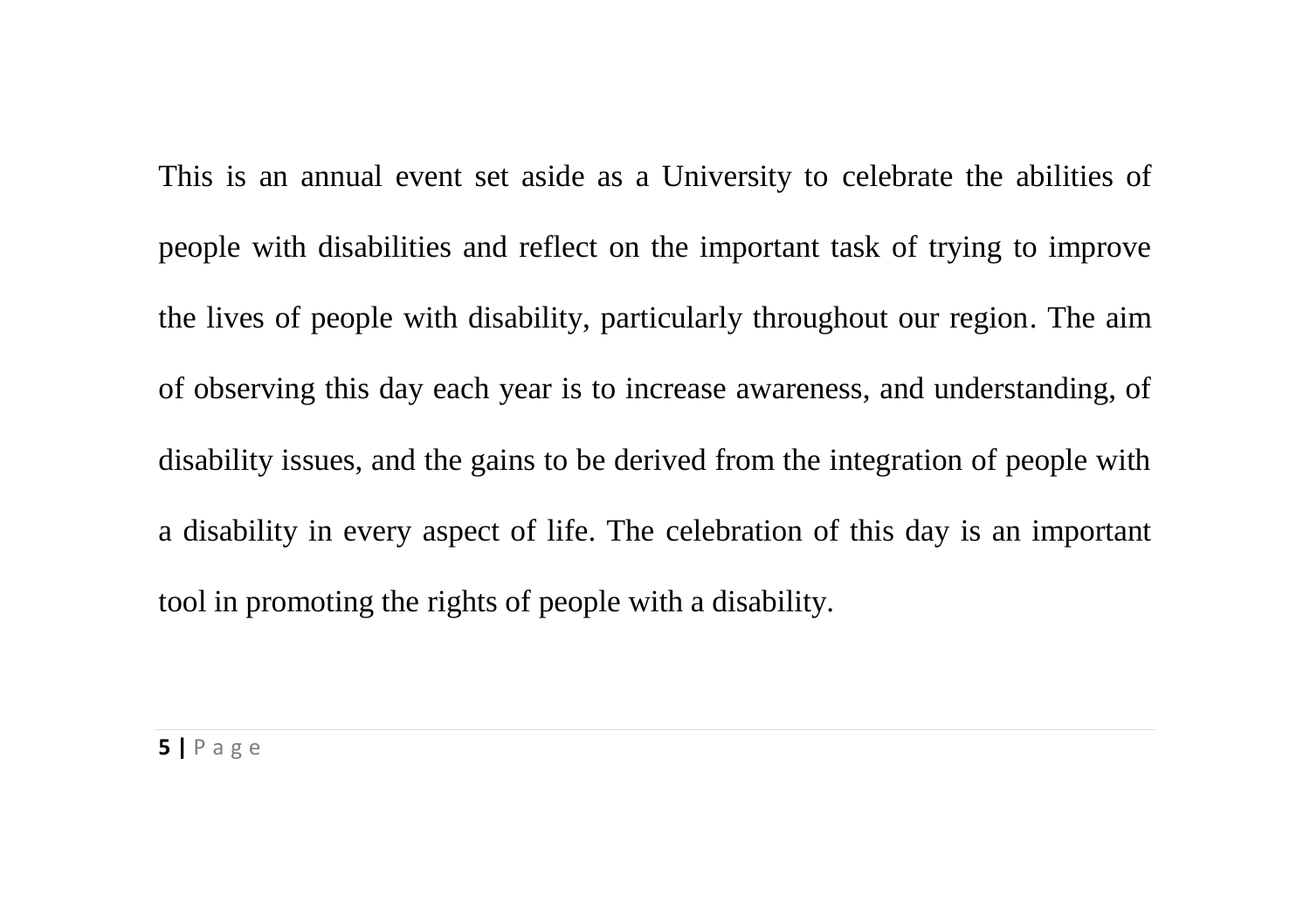In 2010, Kenya adopted a constitution that outlines policies to protect the rights and interest of people living with disabilities. But the law of the land has remained true only on paper. In reality, Kenyans with disabilities face harsh and sometimes cruel challenges. Even in the 21st century, the birth of a disabled child is rarely welcomed or celebrated in some Kenyan communities.

People with intellectual and developmental disabilities have for long remained dependent on their parents and the society at large for their existence. What they have not got, and what they yearn for, is respect, self-confidence and support.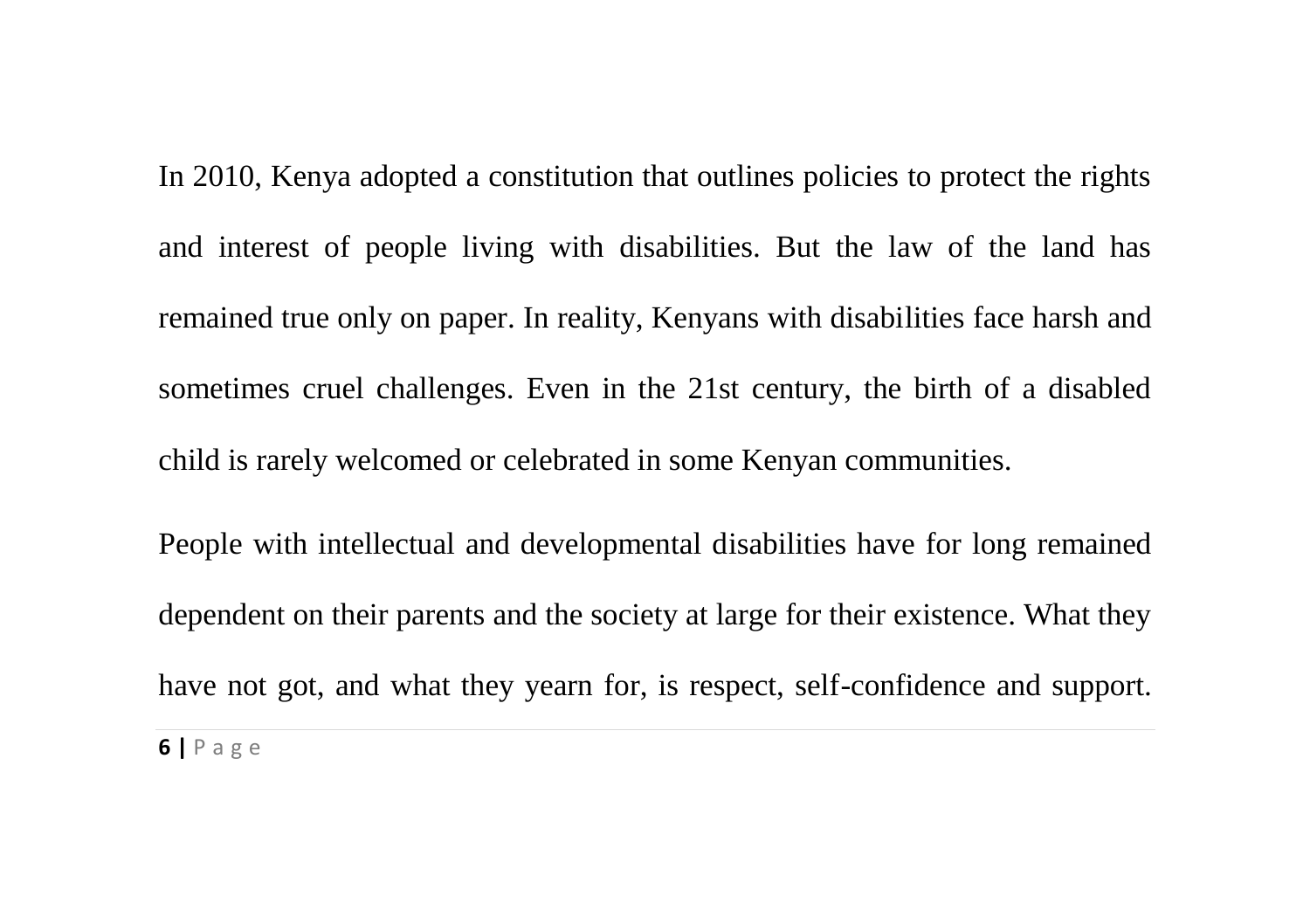People with disabilities represent an untapped source of skills and talent, including technical skills if they have access to training, and transferable problem-solving skills developed in daily life.

This day recognises the fact that persons with disabilities form a core group in the society that offers a substantive contribution to national development. This event specifically aims at sensitizing members of the community on issues around People with disabilities and providing assistance to them.

## **Our chief guest,**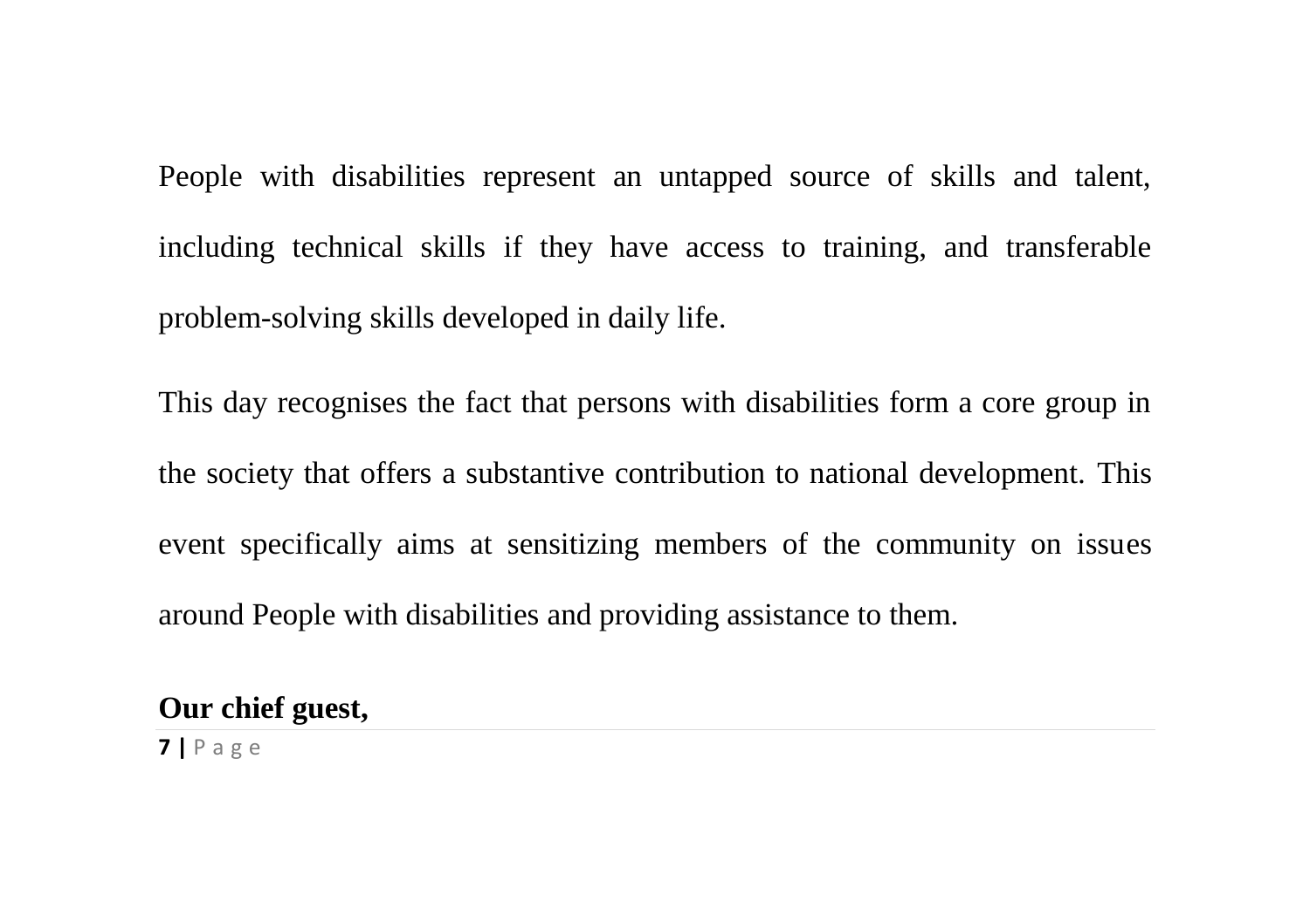The University recognises that challenges faced by people living with disabilities can meaningfully be minimized by events such as this that aims at bringing them together, to sensitize them and provide a forum for creating awareness by involving different stakeholders on issues that relate to them.

As a University we have embraced inclusivity into our daily activities. We encourage people with disabilities to pursue their daily activities and pursue similar roles as their peers who do not have a disability*.* This involves more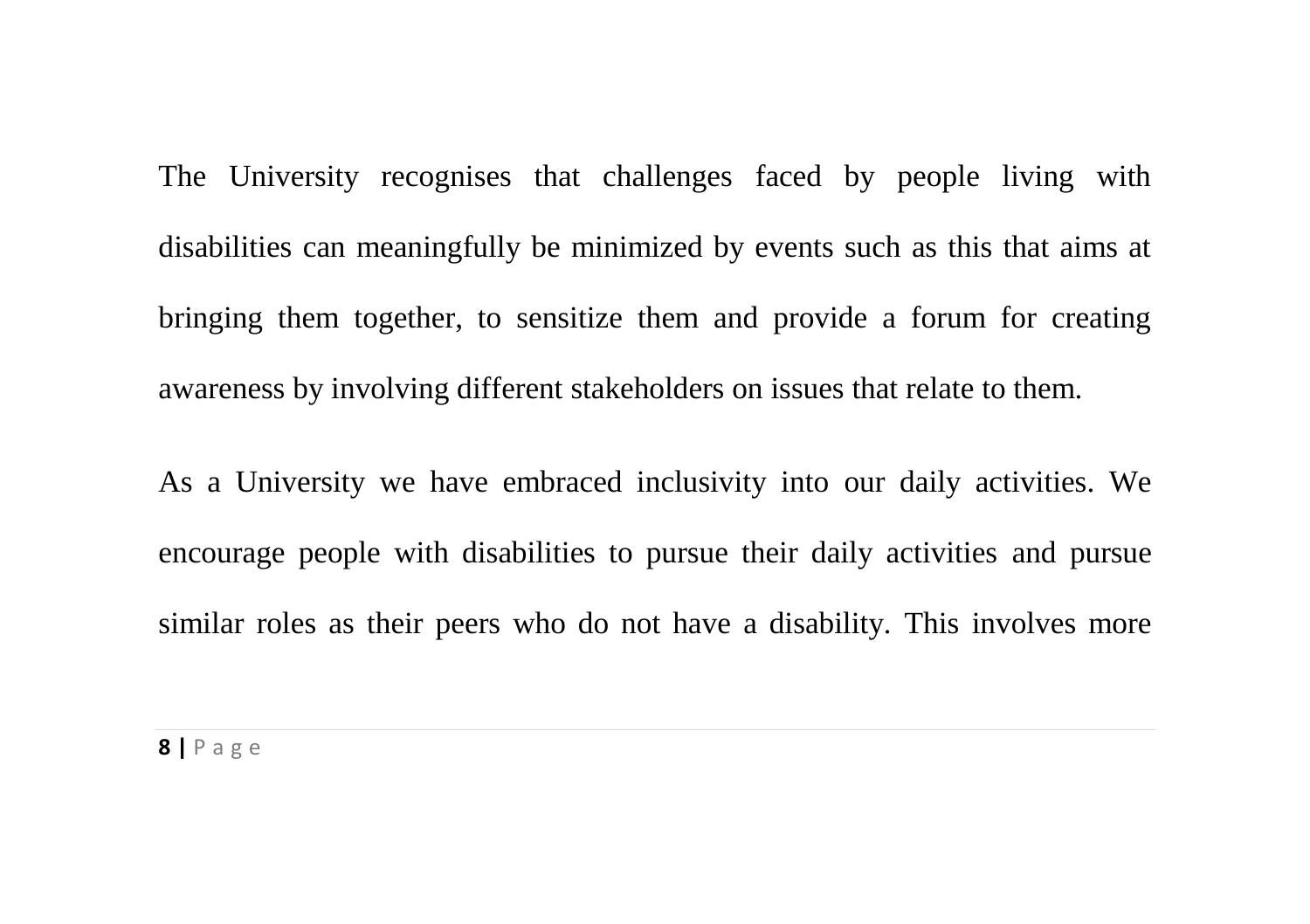than simply encouraging people; it requires making sure that adequate policies and practices are in effect.

People living with Disabilities have converted our approach from asking to be hired out of sympathy to marketing themselves as a significant employee pool, and a consumer pool.

## **Ladies and gentlemen,**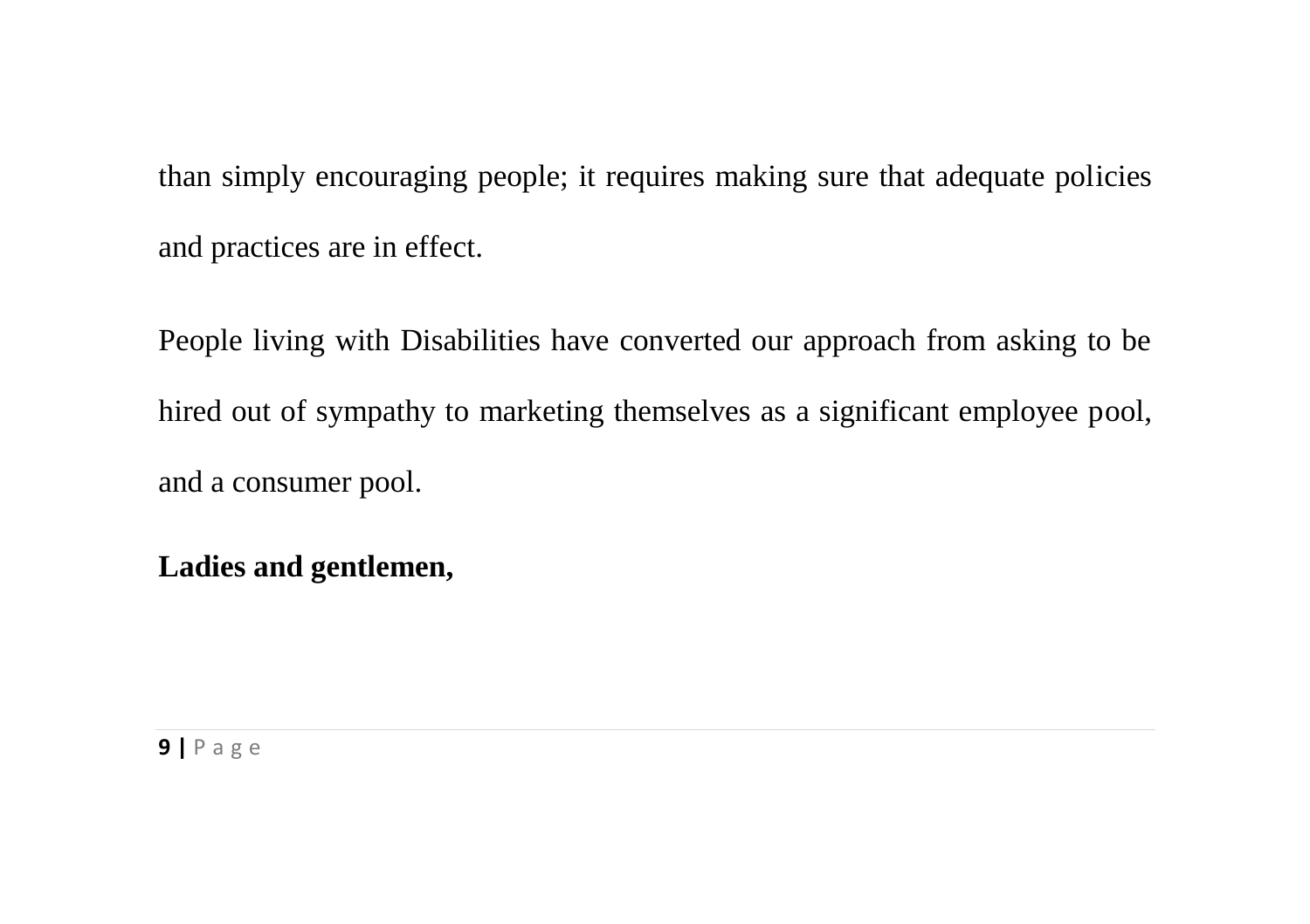As the American writer William Arthur Ward once said, "A true friend knows your weaknesses but shows you your strengths; feels your fears but fortifies your faith; sees your anxieties but frees your spirit; recognizes your disabilities but emphasizes your possibilities."

It is about time we break our stereotypical prejudice against people with disabilities and start recognizing them as 'differently-abled'. We need to provide them with opportunities instead of sympathy, appreciate their efforts and give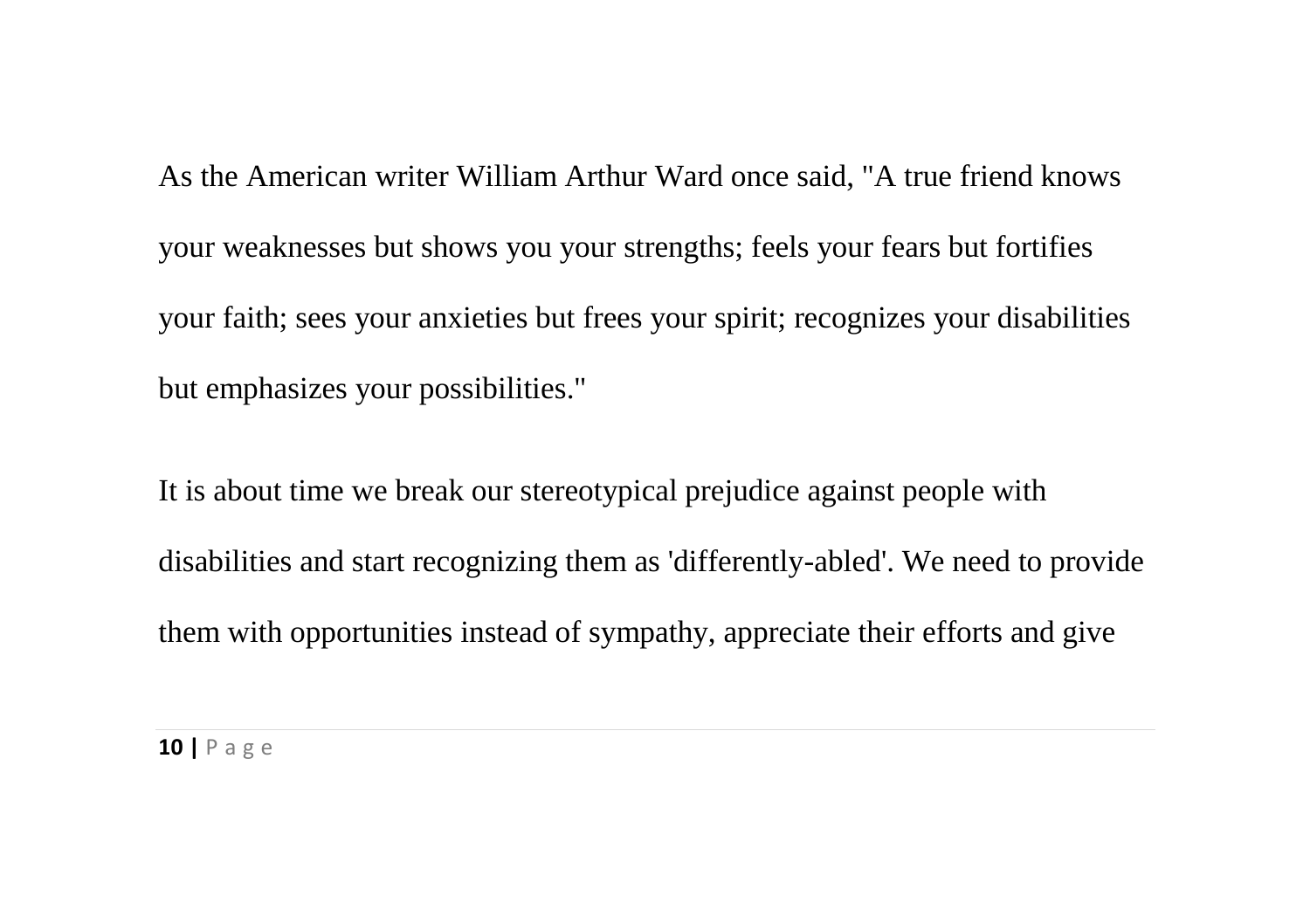them the dignity they deserve in this society! This year's theme has captured this in no better way than "Towards an inclusive society."

**11 |** P a g e May I therefore take this opportunity to welcome and appreciate your presence by assuring you that JOOUST's obligation to care for its residents is offered unreservedly without prejudice to all that live in it. We at JOOUST are proud to celebrate such recorded achievements as demonstration of our commitment to ensuring that the rights of persons with disabilities are implemented and protected through the dedication and commitment of selfless people who have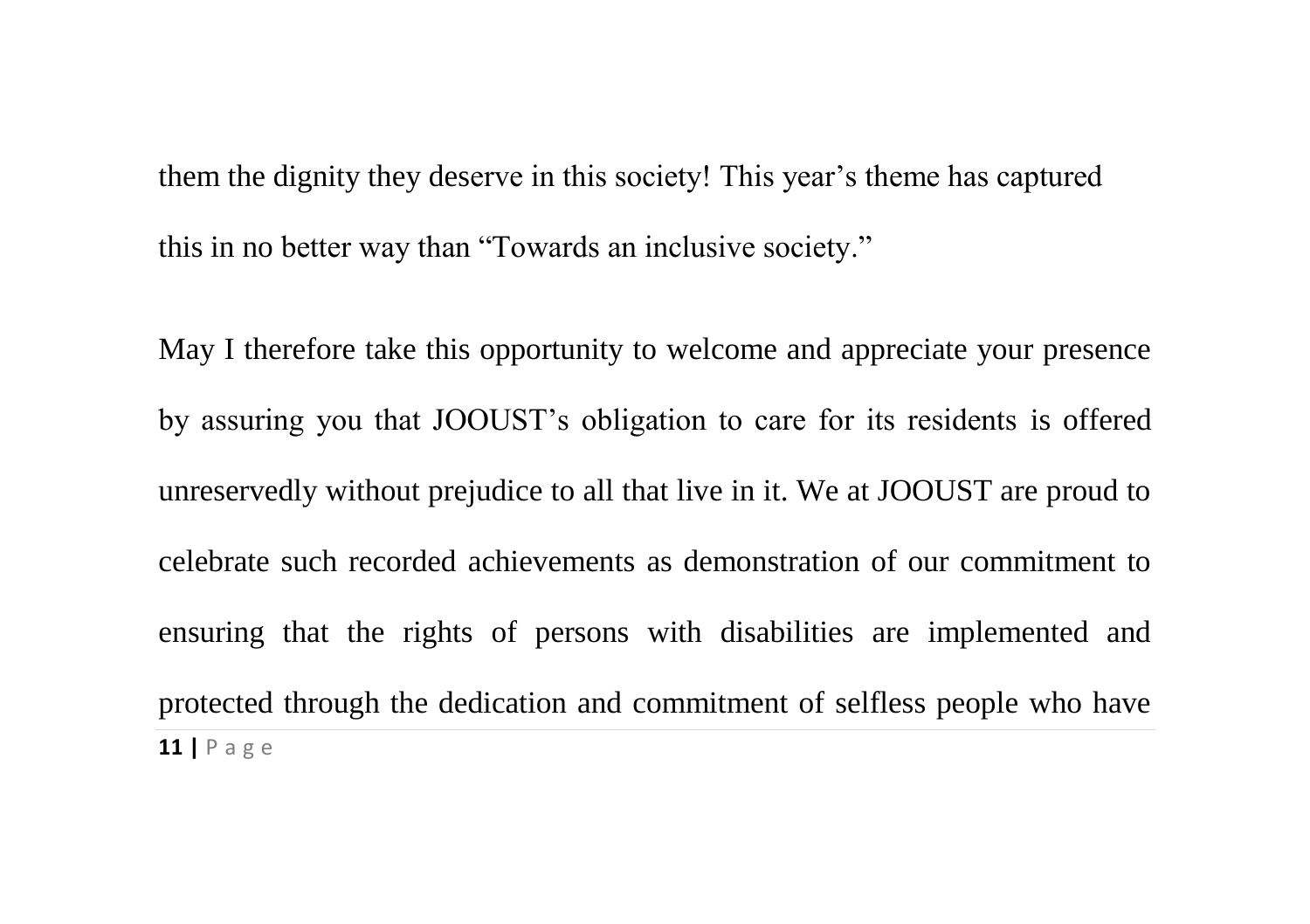internalized the challenge of reaching out and making a difference in the lives of the deserving.

I would like to particularly thank all the participating schools and organizations who have taken their valuable time to be a part of this event and share this special day with us. I would like to commend you for the effort and dedication you have displayed to make this day a huge success.

**Our chief guest,**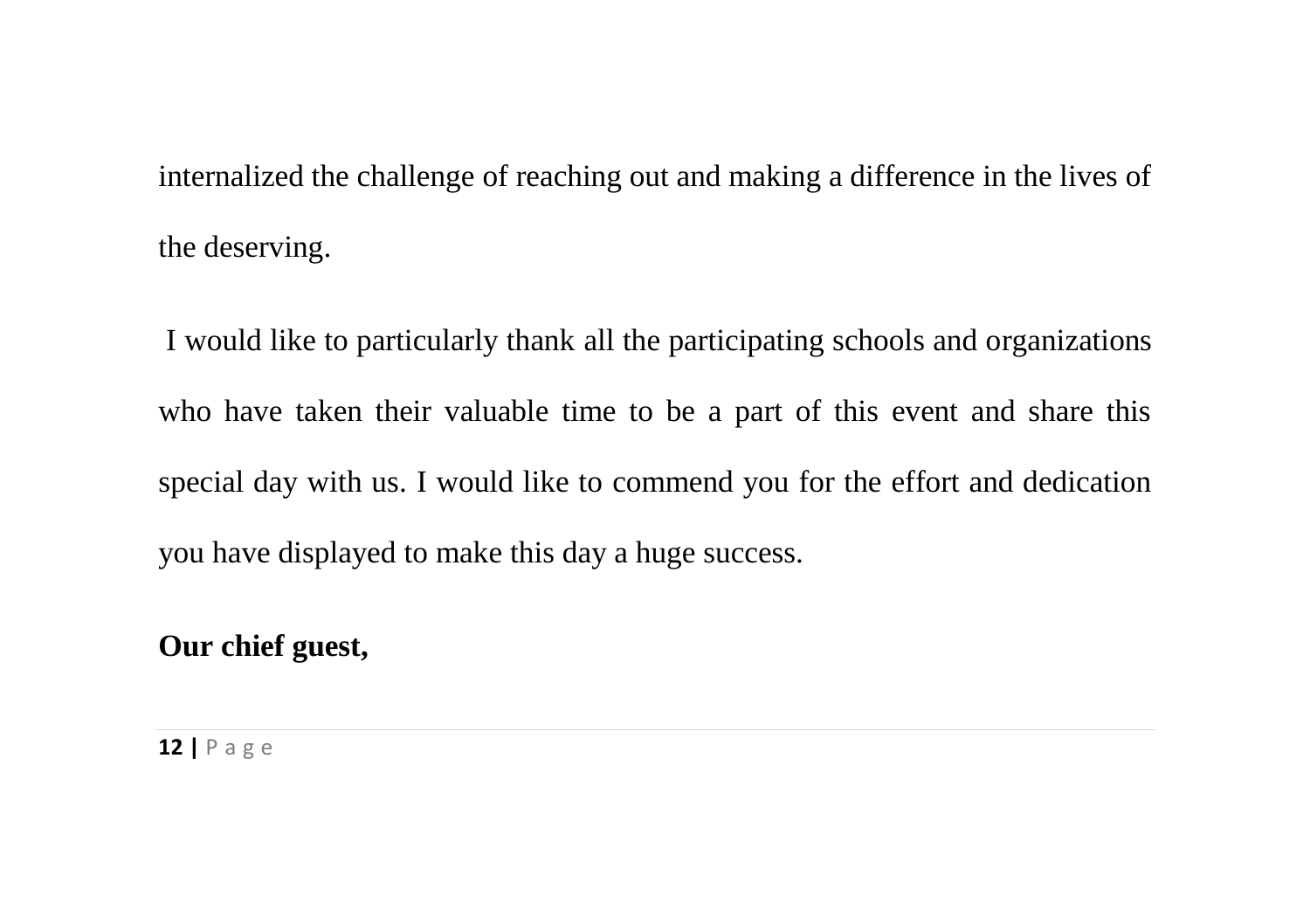At the end of the event, it is expected that there will be: provision of opportunity for people living with disabilities to exhibit talents ; Provision of specialist assessment and intervention service (Free examination/Assessment); Formation of collaboration and networking among stakeholders in the area of disability; Enhancement of sensitization and creation of awareness of issues of disability as a process towards the realization of the rights of persons with disabilities within and without the University; Enhancement of knowledge, skills and positive attitudes and practices for practitioners in the area of disability and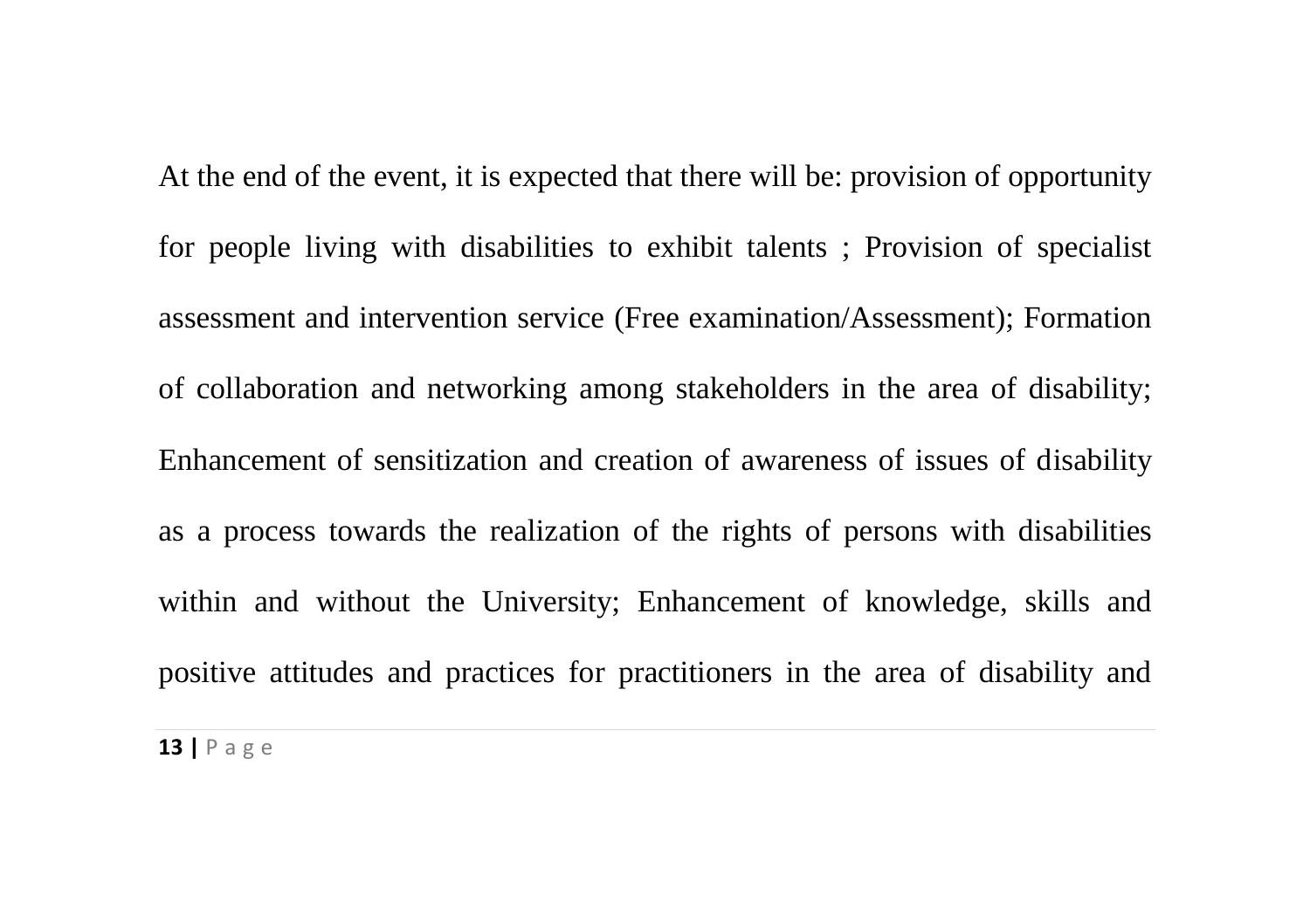special needs and the community in general; Provision of information and communication to all stakeholders in all aspects pertaining to people living with disabilities and to kick start the process of affirmative action to ensure JOOUST achieves the 5% reservation for PWDs in recruitment, promotion and training.

#### **Ladies and gentlemen,**

With this few remarks I would like to invite the Director National Council of Persons with disabilities, Dr. Mohammed Gabbow.